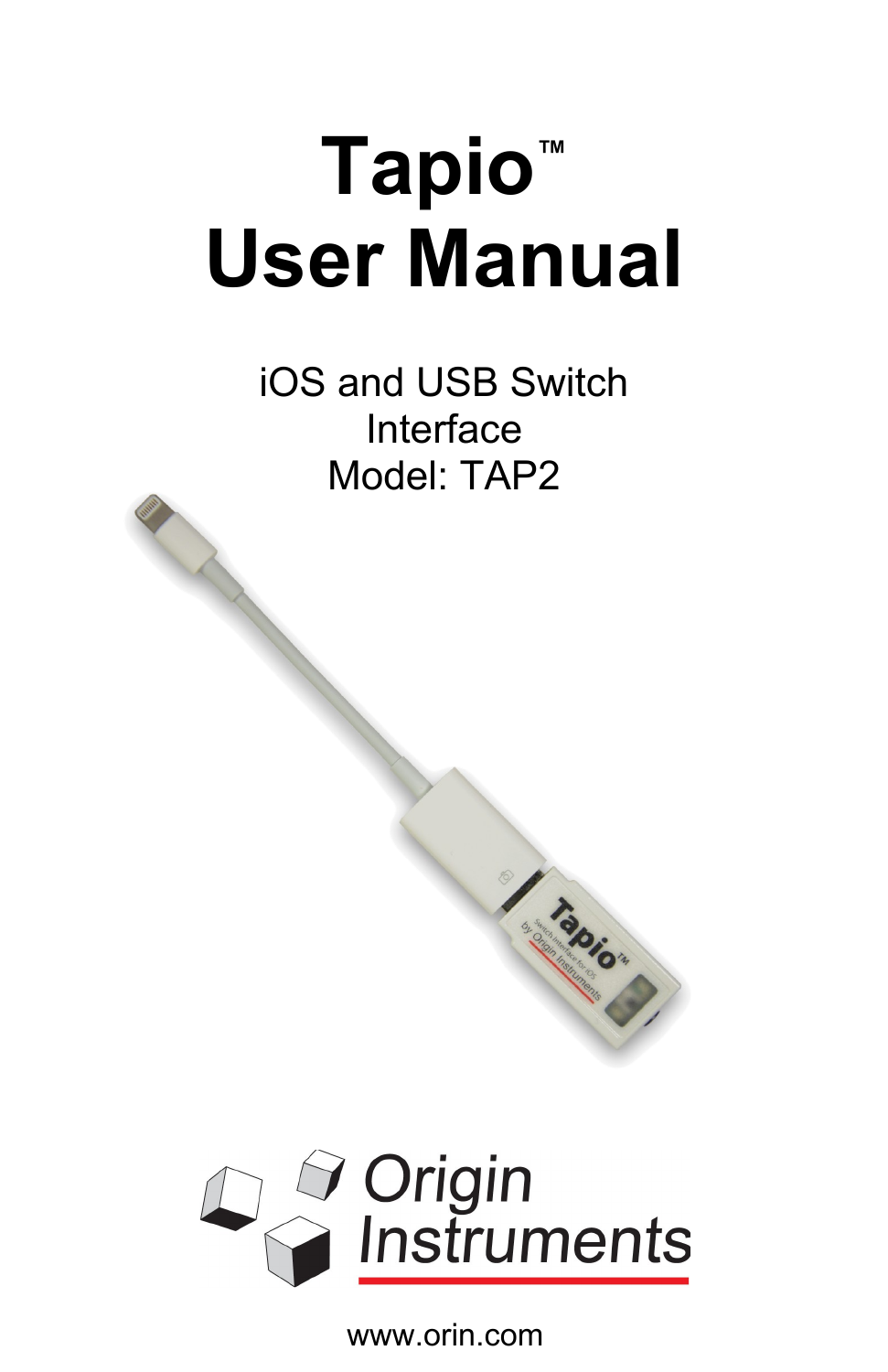## <span id="page-1-0"></span>**Table of Contents**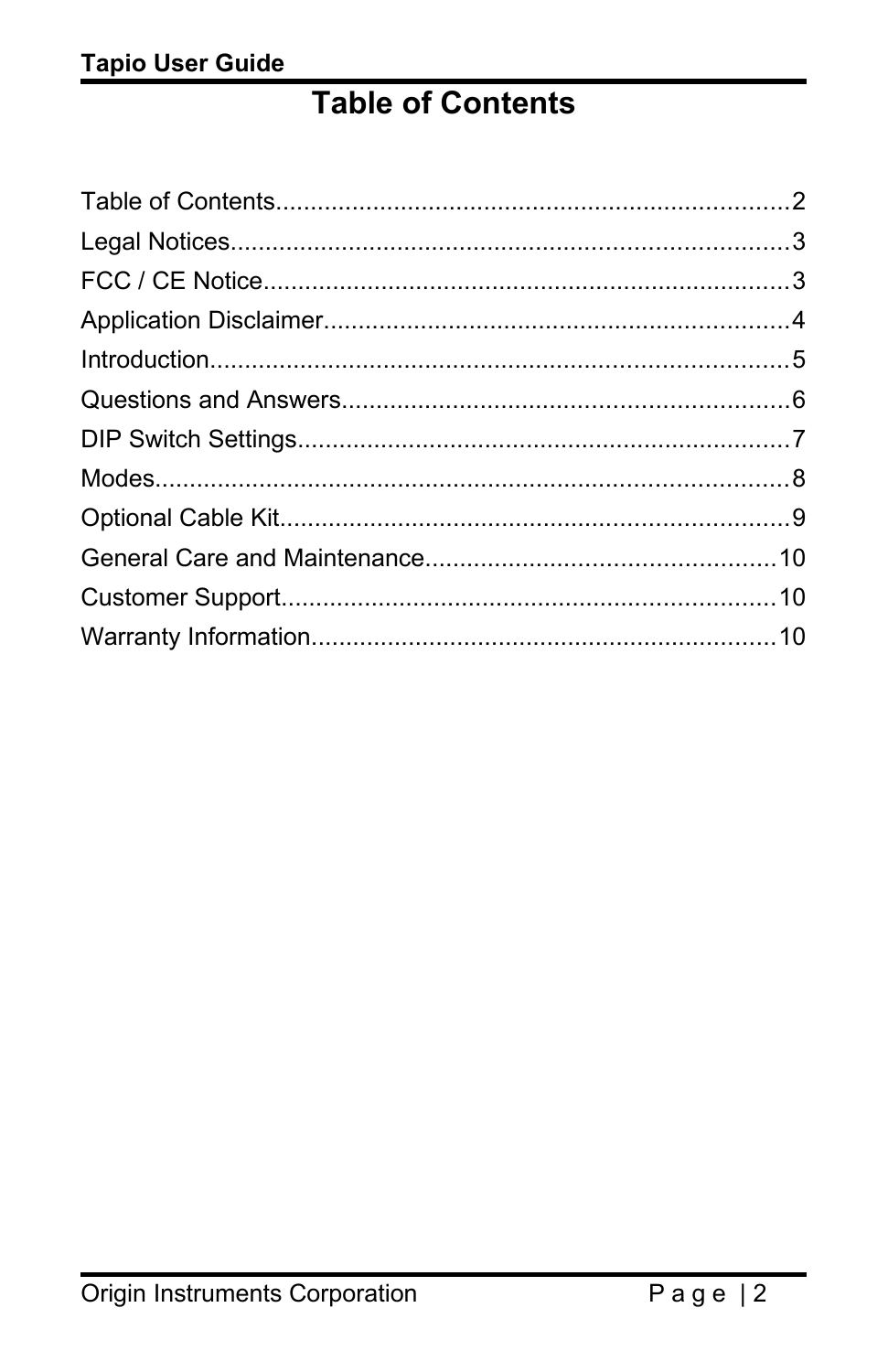<span id="page-2-1"></span>Information in this User Guide is provided "as is" by Origin Instruments, is subject to change without notice, does not represent a commitment on the part of Origin Instruments, and is provided without warranty of any kind, either expressed or implied, including any implied warranties of merchantability or fitness for a particular purpose. No part of this document may be reproduced or transmitted in any form or by any means, electronic or mechanical, including photocopying, recording or information storage and retrieval systems, for any purpose other than the purchaser's personal use, without the express written permission of Origin Instruments.

Origin Instruments is not responsible for any problems caused by unauthorized modification of Tapio and will not be responsible for direct or consequential damages associated with any use of Tapio.

## <span id="page-2-0"></span>**FCC / CE Notice**

## FC CE

Products bearing the CE marking have been tested and are declared by Origin Instruments Corporation of 854 Greenview Drive, Grand Prairie, Texas 75050, USA to be in conformity with the following standards or other normative documents and following the provisions of the Electromagnetic Compatibility Directive, 89/336/EEC:

- EN 55022 Class B Emissions (Radiated Emission)
- EN 61000-4-2, Electrostatic Discharge Immunity
- EN 61000-4-3, Radiated Immunity

Origin Instruments Corporation has tested Tapio and found that it complies with the limits for a Class B digital device, pursuant to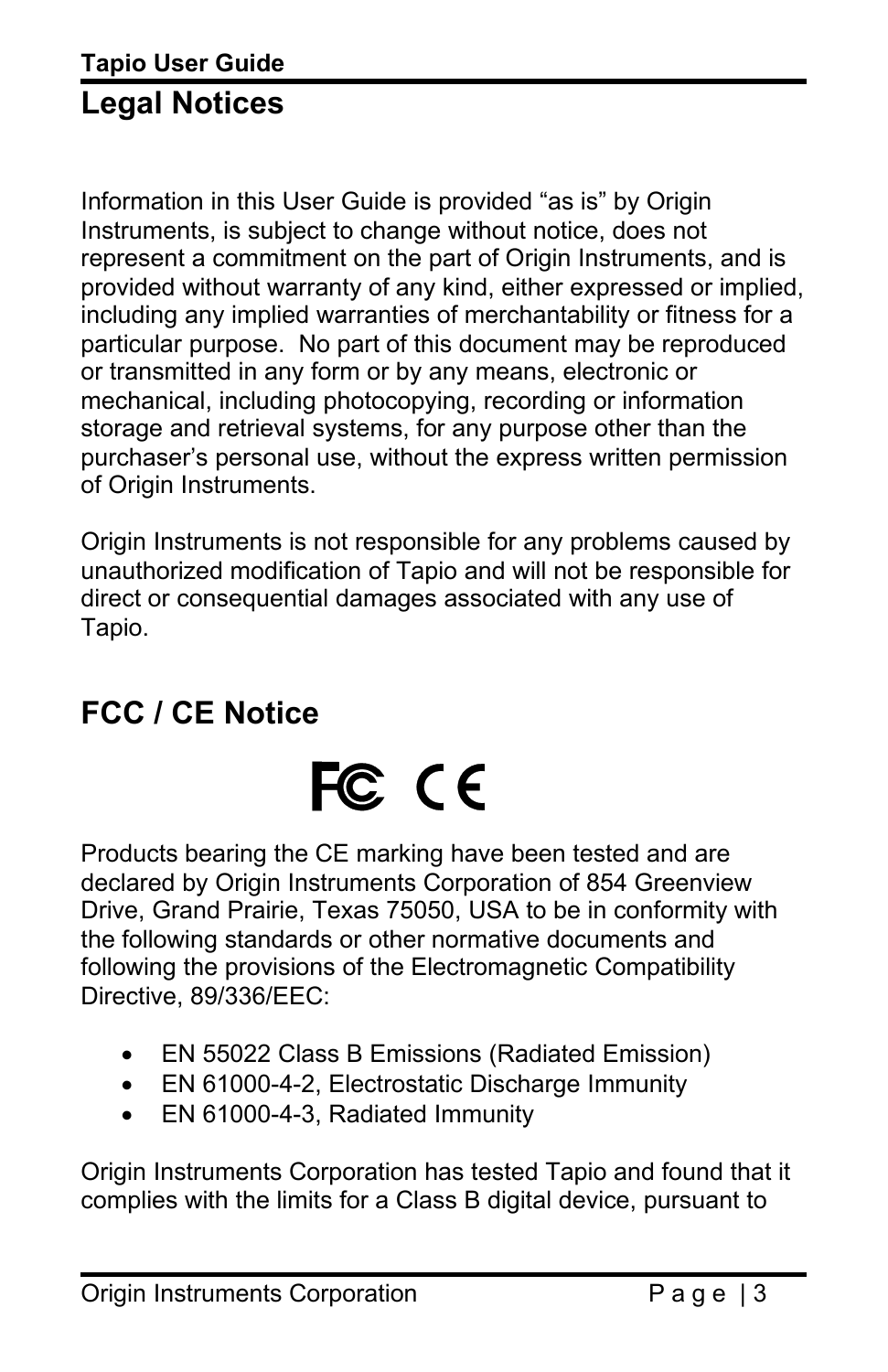#### **Tapio User Guide**

Part 15 of the FCC Rules. These limits are designed to provide reasonable protection against harmful interference in a residential installation.

Operation is subject to the following two conditions: (1) this device may not cause harmful interference, and (2) this device must accept any interference received, including interference that may cause undesired operation.

If this product is suspected of causing interference to a radio or television receiver, remove and apply power to the equipment and determine whether it is the cause of the disturbance. If a problem exists, the user is encouraged to try and correct the problem by one of the following measures:

- 1. Reorient or relocate the receiving antenna.
- 2. Increase the separation between the equipment and the receiver.
- 3. Reorient the equipment cables.
- 4. Consult the dealer or Origin Instruments for additional suggestions.

Origin Instruments is not responsible for any problems caused by unauthorized modification of this equipment.

## <span id="page-3-0"></span>**Application Disclaimer**

Tapio is designed for use by people who have limited or no motor capability enabling them to operate switch activated devices. However, it should not be used in an application where personal injury or property loss could occur if the Tapio failed for some reason. **Origin Instruments products are** *not* **authorized for use as surgical aids or as part of a system intended to support or sustain life.** The user assumes full responsibility for determining the suitability of Tapio for the intended application.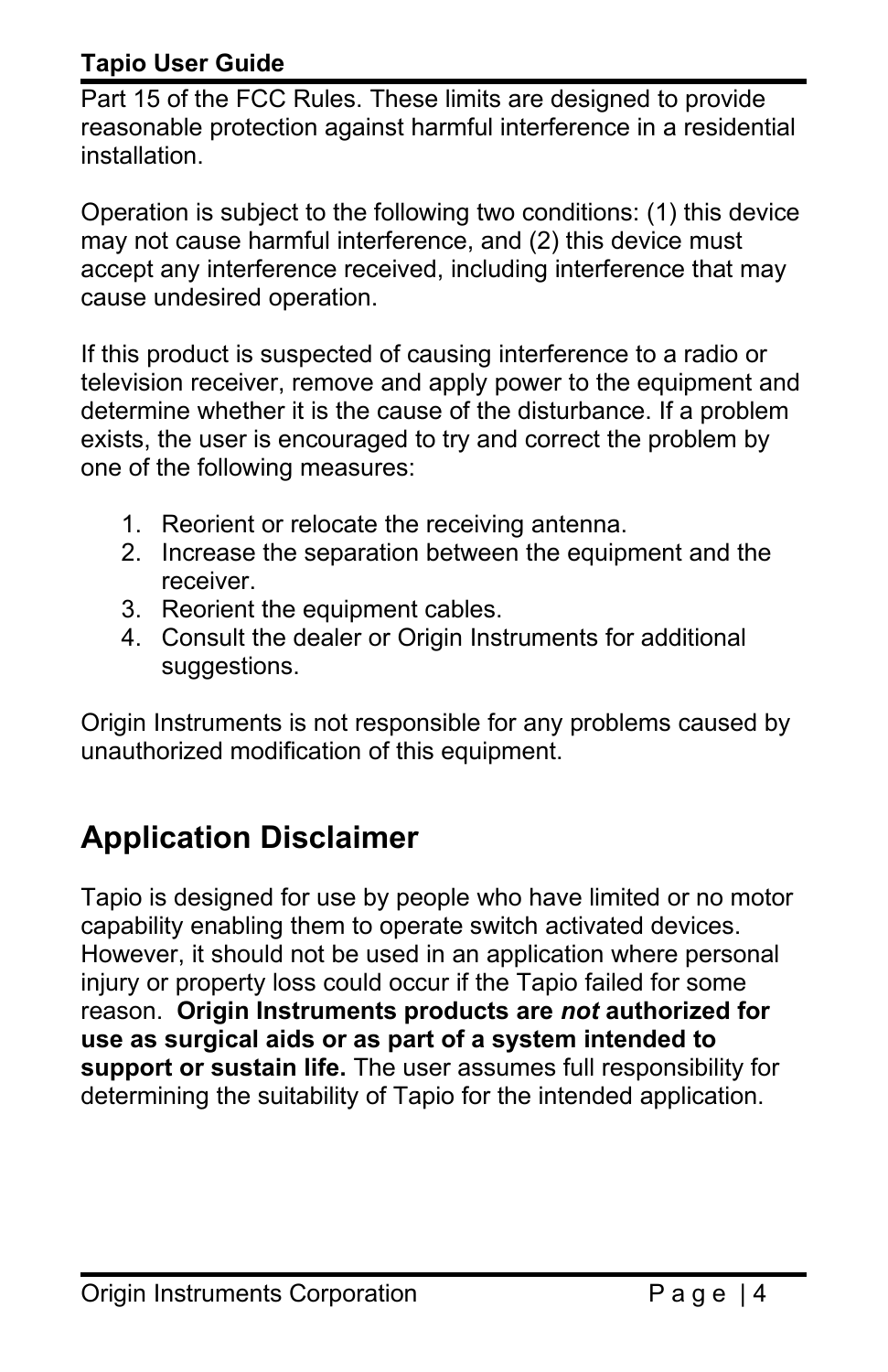## <span id="page-4-0"></span>**Tapio User Guide Introduction**

Tapio is a compact adaptive switch interface. It is a native USB device that can be connected to an Apple iOS device using an Apple, and some third party Camera Interface Adapters. It accepts industry standard 3.5 mm stereo or mono plugs and directly interfaces up to two adaptive switches to an Apple iOS Device or computer. Tapio is powered from the device and does not require external power. Tapio uses standard USB Human Interface Device (HID) drivers and works with iOS Devices, Windows, Macintosh and Linux computers, and many Alternative and Augmentative Communication (AAC) devices.

#### **Tapio Features:**

- Extremely Low Latency
- Extremely Low Power
- 3.5-mm (1/8-inch ) Stereo Jack
- Accepts Single or Dual Switches (stereo plug)
- Apple Switch Control (iOS7 and newer) Events
- Keyboard Switch Events
- RJ Cooper Switch Events
- Mouse Button Emulation
- Joystick Button Emulation
- Full Speed USB Device
- Uses Standard USB HID Drivers
- Supports USB Remote Wakeup
- Weighs  $\frac{1}{2}$ -ounce (14-grams)
- $\bullet$  2- by 0.8- by 0.5-inches (51- by 20- by 13-mm)
- Works with Apple iOS Devices, Windows, Mac and Linux
- Origin Instruments Quality, Reliability and Support

When Tapio is first plugged into a host device an LED turns on until the host device recognizes Tapio and USB enumeration is complete. Thereafter, an LED turns on when an adaptive switch is actuated.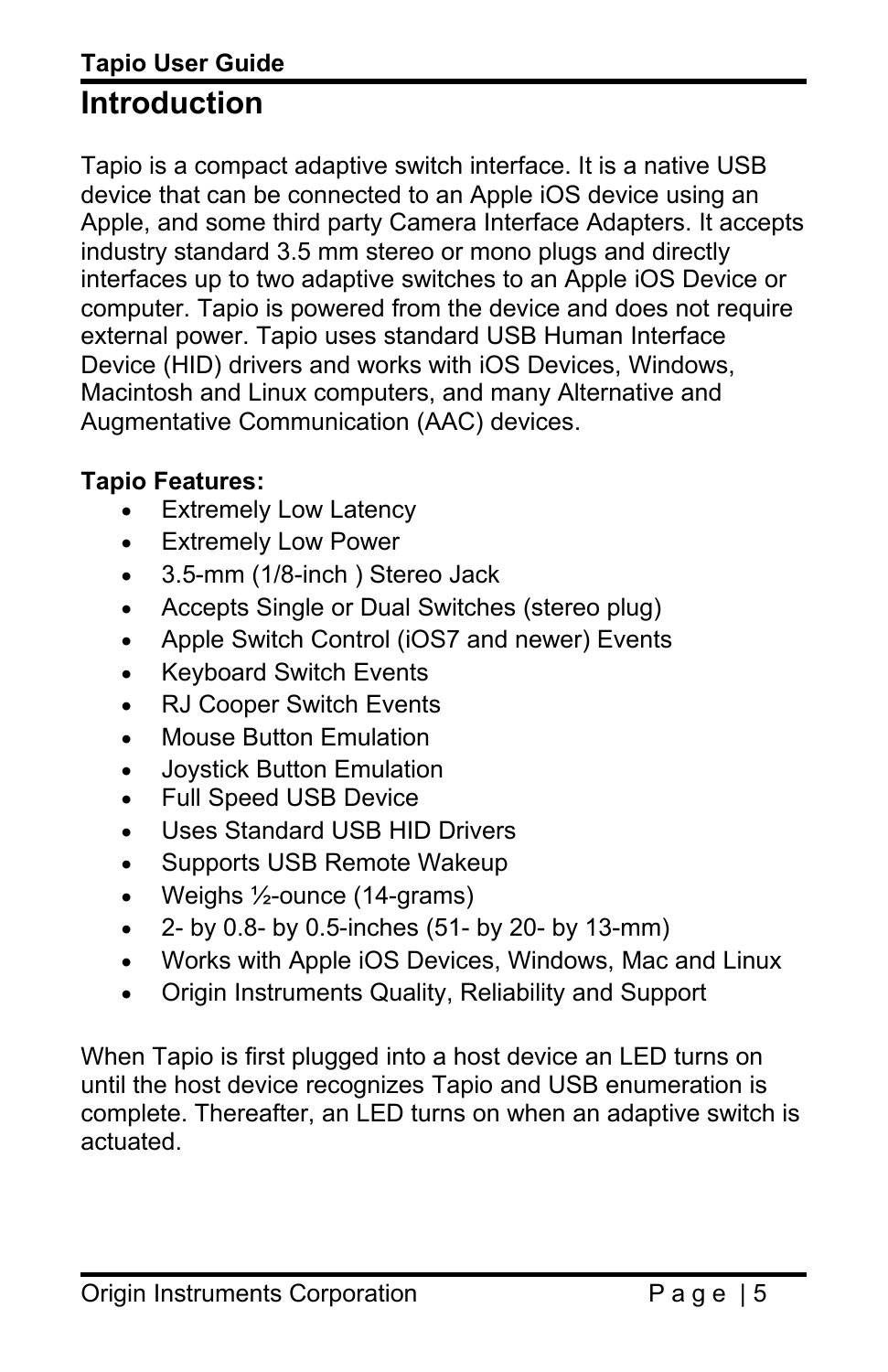#### <span id="page-5-0"></span>**How do I connect two adaptive switches to Tapio?**

Switch combinations such as Sip/Puff or Left/Right can directly connect using a single stereo cable. For connecting two switches with independent cables and connectors, use our optional mono to stereo Cable Adapter.

#### **How do I plug Tapio into an Apple iOS Device?**

Tapio is a native USB device. To connect to an iOS Device use a Camera Interface Adapter from Apple, or a third party supplier. Adapters are available for the Lightning connector and USB-C.

#### **Tapio can emulate a mouse, a joystick, or a keyboard. Which should I use?**

When using an Apple iOS Device with Switch Control, we recommend using the Tapio-1 (Default) keyboard Mode.

When using a computer, we recommend Joystick Mode.

However, you must set Tapio for the events your application is expecting. For example, if the iOS app is looking for RJ Cooper events, then set Tapio for RJ Mode. If a computer application is looking for mouse buttons then use Tapio's Mouse Mode.

#### **Will Tapio wake up my Device?**

Tapio can wake a host device that supports USB remote wakeup. Tapio will wake most devices.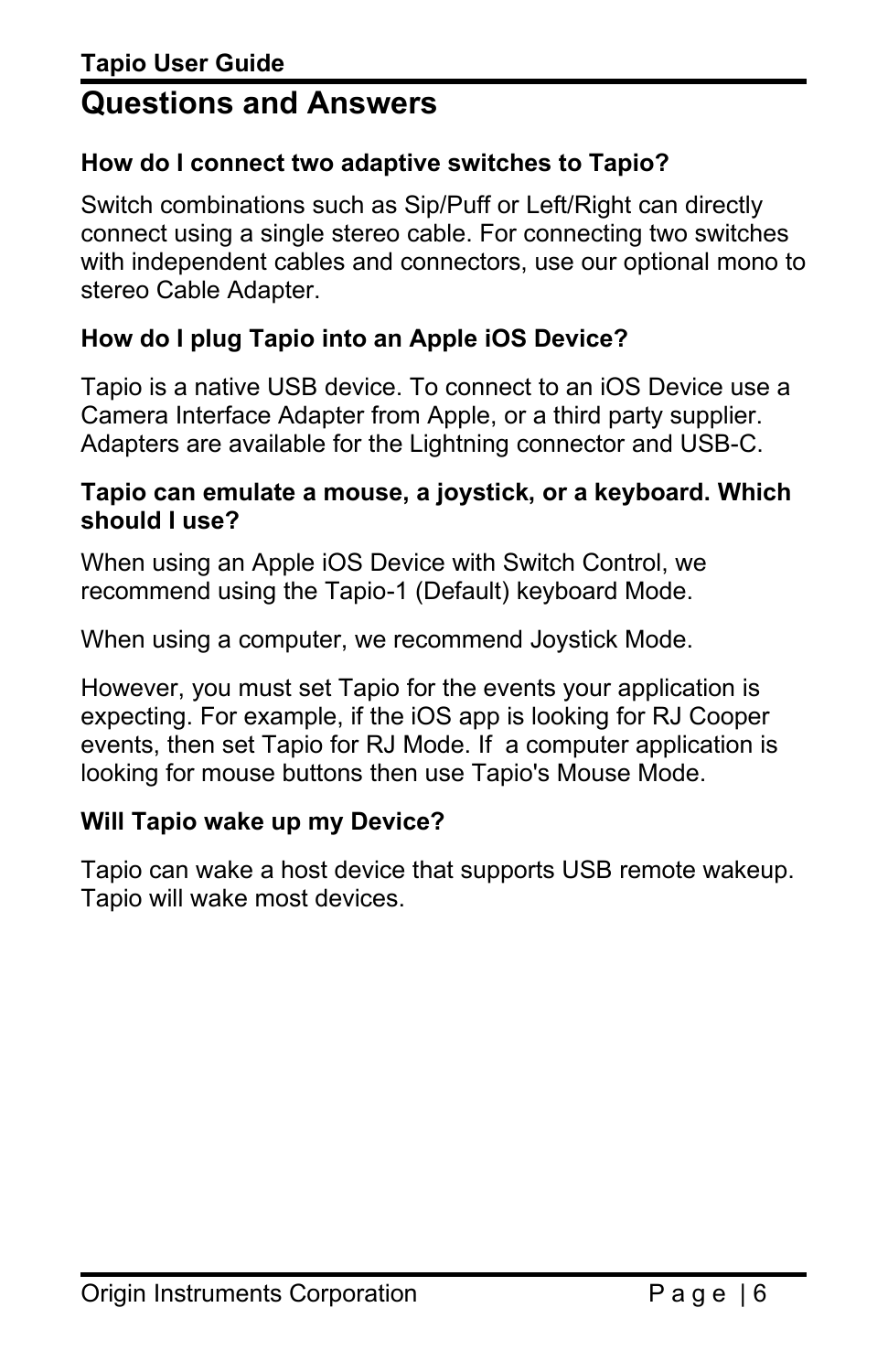## <span id="page-6-0"></span>**DIP Switch Settings**

Tapio integrates a compact four-position DIP Switch for user options. DIP Switch settings can be readily changed using a paper clip. The factory default settings are all DIP Switches ON.

While viewing Tapio's DIP Switch with its USB connector extending to the left, switches pushed up are ON and switches pushed down are OFF. Switch one is on the left side. After you modify the DIP Switch settings, un-plug and re-plug Tapio to enable the new mode.

| <b>DIP Switch</b> |              | <b>Mode</b> | <b>Outputs</b>        |          | <b>Timing</b>      |                      |
|-------------------|--------------|-------------|-----------------------|----------|--------------------|----------------------|
| 1                 | $\mathbf{2}$ | 3           |                       | Switch 1 | Switch 2           |                      |
| ON                | <b>ON</b>    | <b>ON</b>   | Tapio-1,<br>(Default) | Space    | <b>F</b> nter      | <b>Full Duration</b> |
| <b>OFF</b>        | ON           | ON.         | Tapio-2               | Space    | Enter              | Pulse                |
| ON                | <b>OFF</b>   | OΝ          | <b>RJ</b>             | $\sim$ 1 | $~\sim$ 3          | Pulse                |
| <b>OFF</b>        | <b>OFF</b>   | <b>ON</b>   | Rich                  | Space 1  | Enter <sub>2</sub> | Pulse-Pulse          |
| ON                | ON           | OFF         | Mouse                 | Left     | Right              | <b>Full Duration</b> |
| <b>OFF</b>        | ON           | <b>OFF</b>  | Joystick              | #1       | #2                 | <b>Full Duration</b> |
| ON                | <b>OFF</b>   | <b>OFF</b>  | Keyboard-1            | Enter    | Space              | <b>Full Duration</b> |
| <b>OFF</b>        | <b>OFF</b>   | <b>OFF</b>  | Keyboard-2            | 1        | 2                  | <b>Full Duration</b> |

(SW4 is reserved and should be ON.)

**Outputs** describes the keyboard keys, mouse buttons, or joystick buttons that are sent when the first and second adaptive switches are actuated.

In most cases one key is sent in two cases (RJ and Rich Modes) two keys are sent in quick succession.

**Timing** further describes how keys are sent.

For *Full Duration timing*, Tapio holds the keyboard key down as long as the associated adaptive switch is held down.

For *Pulse timing* the key is held down only briefly and released no matter how long the associated adaptive switch is held down.

For *Pulse-Pulse timing*, when the adaptive switch is pressed Tapio briefly holds down and releases the first key listed, and when the adaptive switch is released Tapio briefly holds down and releases the second key listed. For example, in Tapio's RICH mode when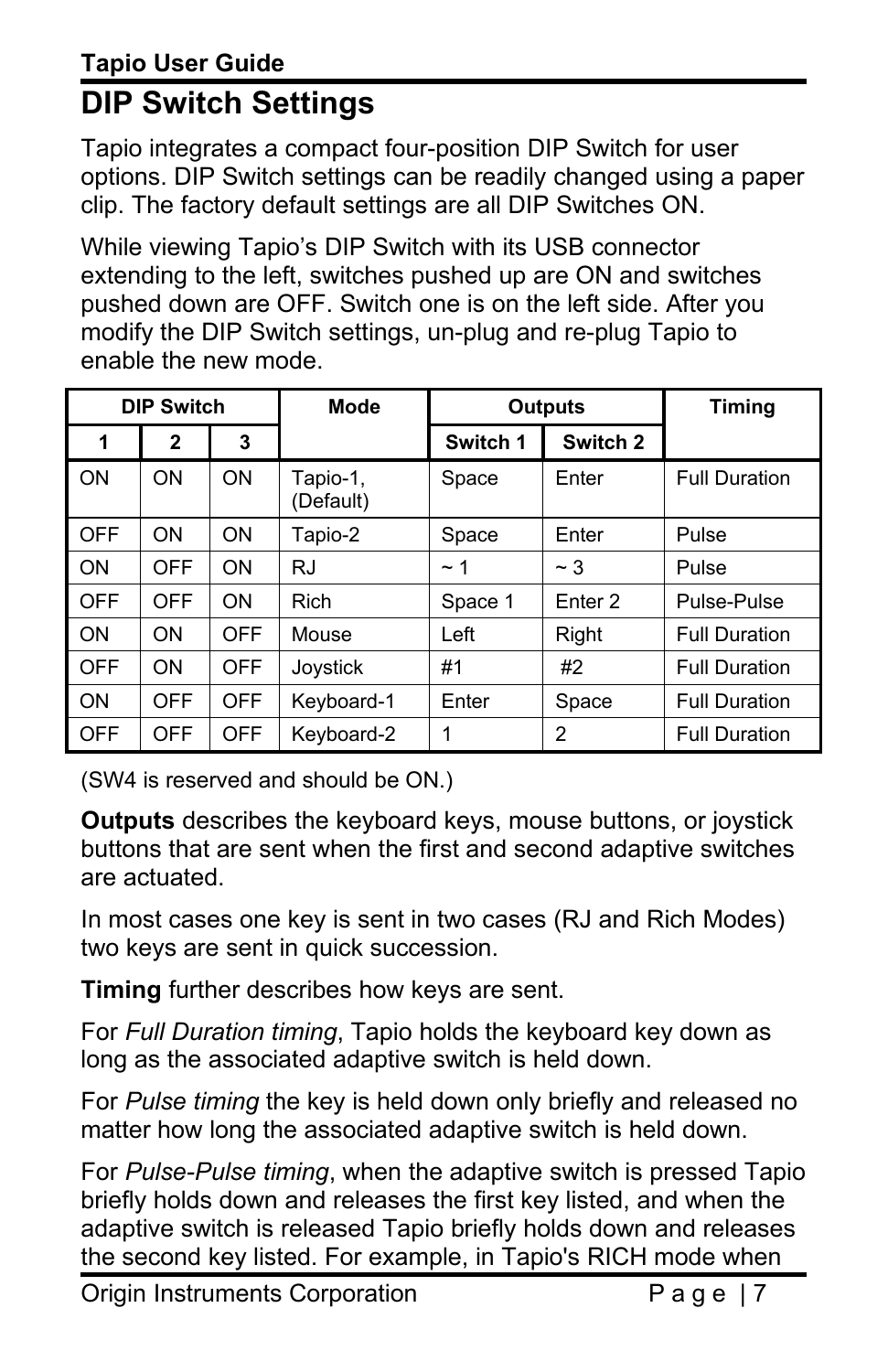#### **Tapio User Guide**

the adaptive switch is pressed and held Tapio "presses" and immediately releases the SPACE key. Then, when the adaptive switch is released Tapio "presses" and immediately releases the 1 (ONE) key. This allows applications to know exactly when an adaptive switch was pressed and when it was released. Knowing the leading and trailing edges of switch actuation allows app developers to employ more efficient scanning techniques.

## <span id="page-7-0"></span>**Modes**

There are eight modes and six involve emulating a USB keyboard. The other two modes emulate a USB mouse and USB game controller (joystick).

Most of the keyboard modes are self explanatory. However the RJ and RICH modes are unique in that they send two keyboard keys with every single adaptive switch actuation.

RICH mode has been described in the previous *Pulse-Pulse timing* discussion.

In RJ mode, the table shows that when the adaptive switch is actuated Tapio "presses-and-releases" the  $\sim$  (TILDE) key and then immediately "presses-and-releases" the 1 (ONE) key. In other words, for each adaptive switch actuation Tapio sends two keyboard keys. Since RJ mode uses *Pulse timing*, these two keys are sent when the adaptive switch is first pressed. No matter how long the adaptive switch is held the keys only go out once.

In Mouse mode Tapio sends the left and right buttons of a standard mouse. Since mouse mode uses Full Duration timing, Tapio holds the Mouse button down as long as the adaptive switch is held down.

In Joystick mode Tapio sends the first and second buttons of a standard USB game controller. Since Joystick mode uses Full Duration timing, Tapio holds the joystick button down as long as the adaptive switch is held down.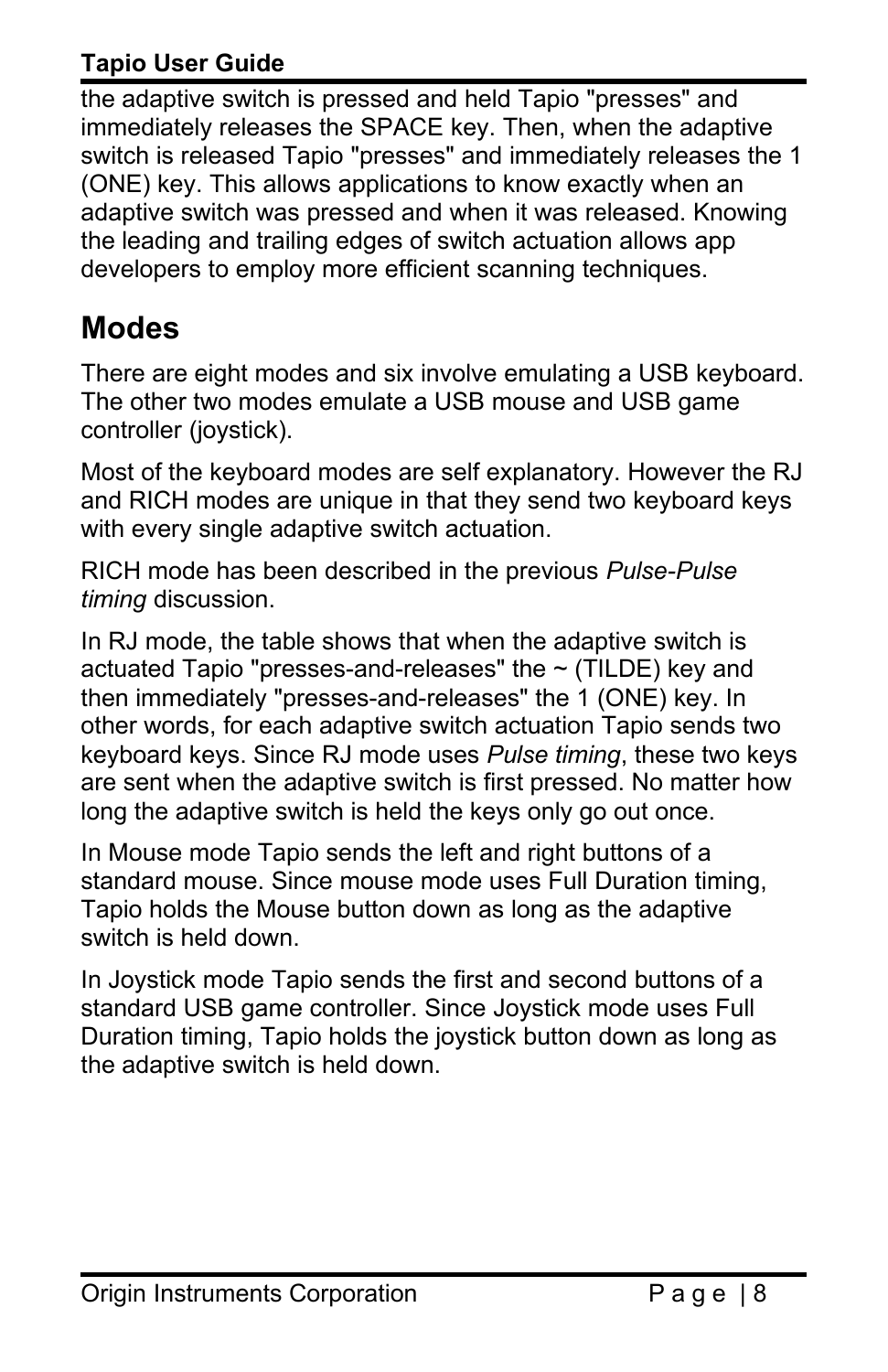## <span id="page-8-0"></span>**Tapio User Guide Optional Cable Kit**

The optional Mono to Stereo Cable Adapter allows two independent switches with mono plugs to be connected to Tapio.

The Cable Adapter can also be used with other switch-connected devices, like Swifty, HeadMouse® or third party devices.

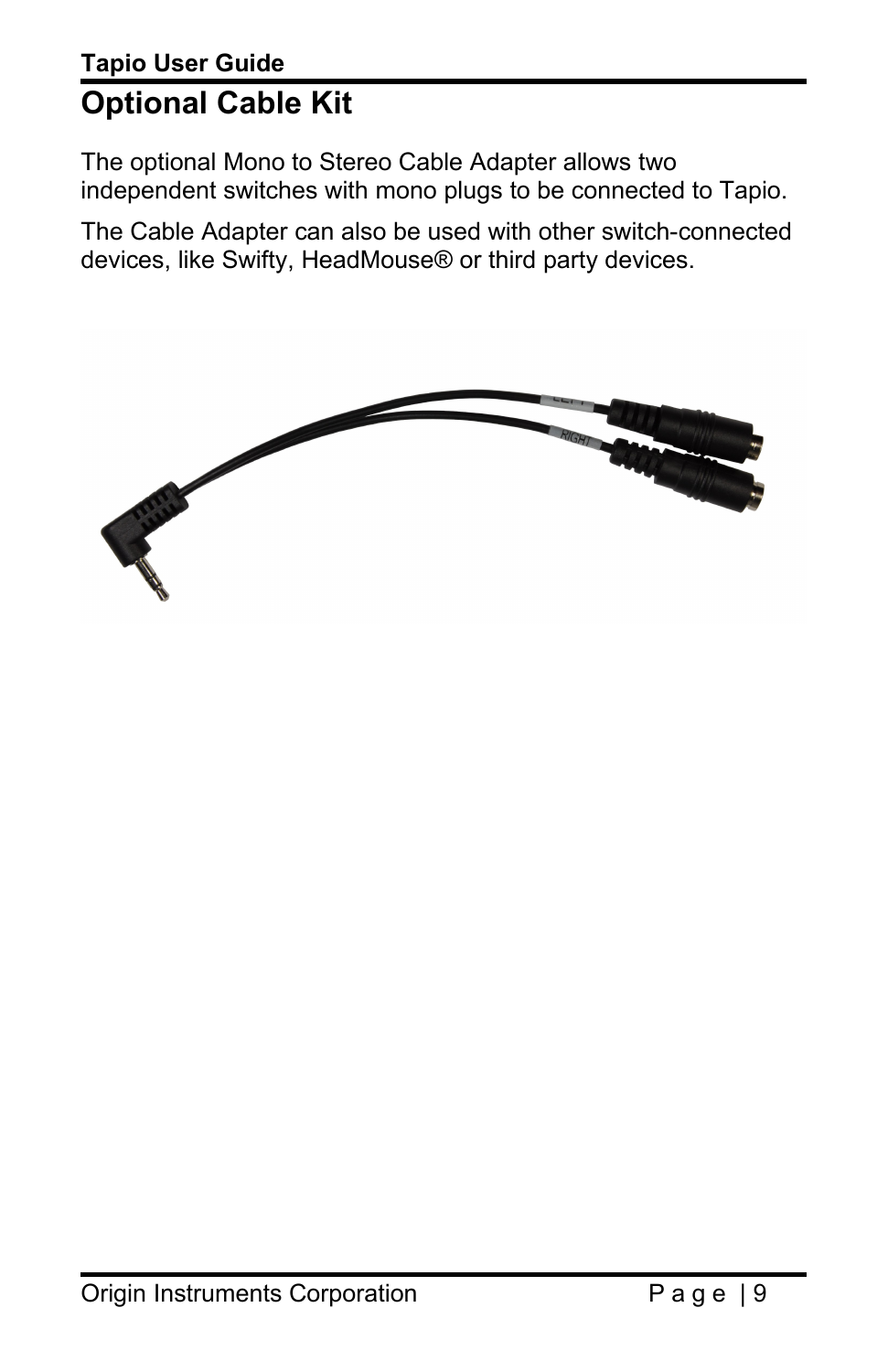## <span id="page-9-2"></span>**General Care and Maintenance**

- 1. Do not force Tapio into a USB port or adapter.
- 2. Do not bend Tapio while plugged into a USB port, it will damage the Tapio or the host device.
- 3. Tapio may be cleaned with a damp cloth using any household cleaner.
- 4. Do not allow liquid to enter Tapio.

## <span id="page-9-1"></span>**Customer Support**

Customer support is provided by Origin Instruments during the hours of 8:30 a.m. to 5:30 p.m. Central Time, Monday through Friday.

If you purchased Tapio through another company please contact that company first, they will be more familiar with your circumstances.

Please email [support@orin.com](mailto:support@orin.com) or call 972.606.8740.

## <span id="page-9-0"></span>**Warranty Information**

Origin Instruments warrants that Tapio will be free from defects in materials and workmanship for a period of one (1) year from the date of shipment. If the product proves defective during this warranty period, Origin Instruments will, at its option, repair or replace the defective product.

In order to obtain service under the foregoing warranties, the Customer must notify Origin Instruments of the defect prior to the expiration of the warranty period.

The foregoing warranties will not apply to any defect, failure, or damage caused by improper use, or improper or inadequate maintenance and care. Origin Instruments will not be obligated to furnish service under these warranties (a) to repair damage resulting from attempts by unauthorized personnel to install,

repair, or service the product; (b) to repair damage resulting from improper use or connection to incompatible equipment; or (c) to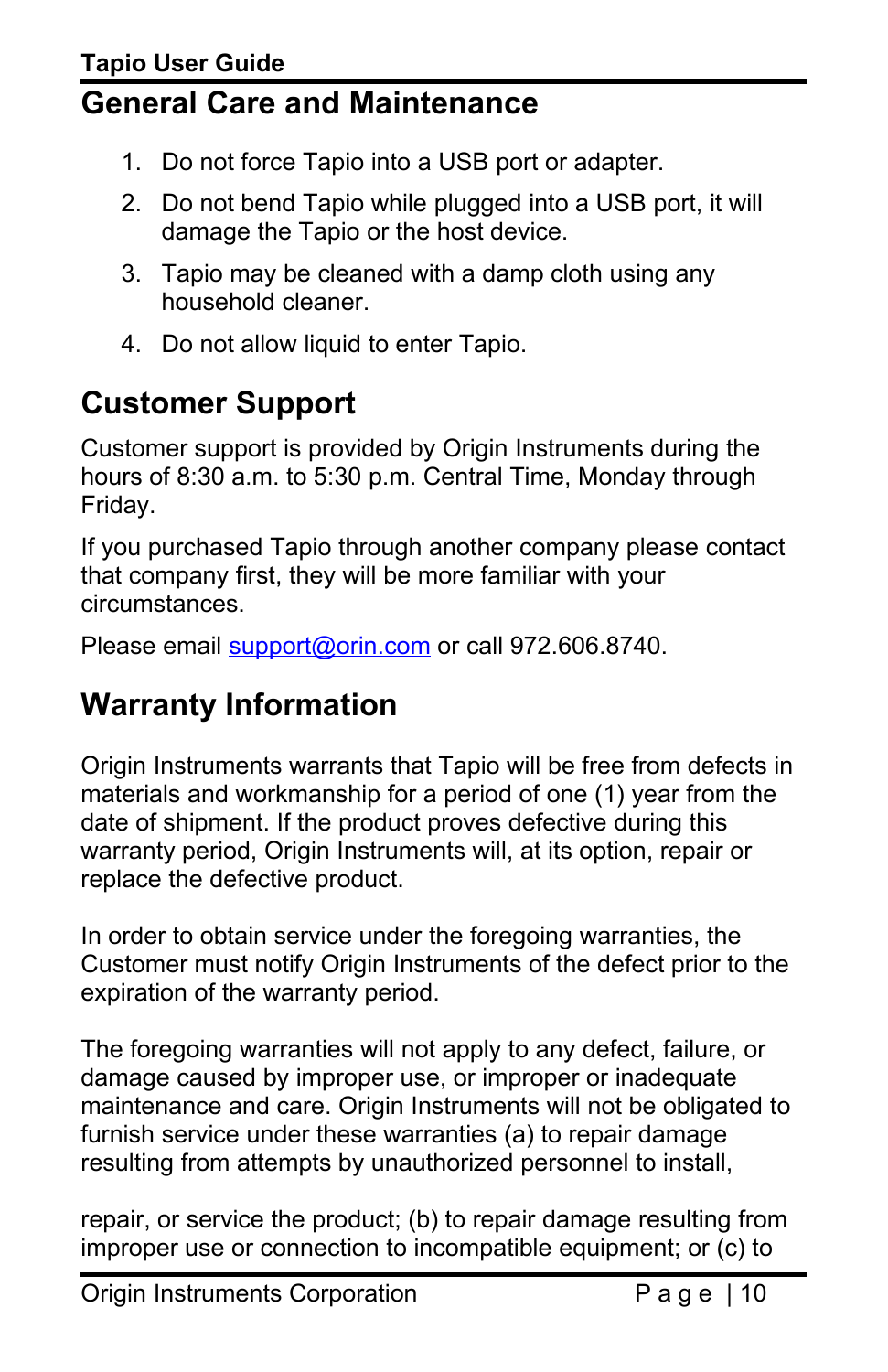#### **Tapio User Guide**

service a product that has been modified or integrated with other products when the effect of such modification or integration increases the time or difficulty of servicing the product.

The foregoing warranties are given by Origin Instruments with respect to company products in lieu of any other warranties, expressed or implied. Origin Instruments disclaims any implied warranties of merchantability or fitness for a particular purpose. Origin Instruments' responsibility to repair or replace defective products is the sole and exclusive remedy provided to the customer for breach of any of these warranties. Origin Instruments will not be liable for any indirect, special, incidental or consequential damages irrespective of whether Origin Instruments has advance notice of the possibility of such damage.

Products no longer covered by warranty may be suitable for repair. Contact Origin Instruments for an estimated repair fee.

**Before returning a product for repair, please send an email to: [support@orin.com](mailto:support@orin.com) or call 972-606-8740 to request a Return Materials Authorization (RMA) Number.** Once an RMA number is assigned, the product must be returned postage pre-paid with all components to:

> Origin Instruments Corporation ATTN: Customer Service – RMA (insert your number) 854 Greenview Drive Grand Prairie, TX 75050-2438 USA

For repairs during the warranty period, Origin Instruments will pay for the return of the product to the Customer if the shipment is to a location within the United States. For non-warranty repairs and for warranty repairs outside of the United States, the Customer will be responsible for paying all shipping charges, duties, taxes, and any other charges associated with the return of the product.

©2013 Copyright by Origin Instruments Corporation. All rights reserved. HeadMouse is a registered trademark of Origin Instruments Corporation. Swifty and Beam are trademarks of Origin Instruments Corporation. All other designated trademarks and brands are the property of their respective owners.